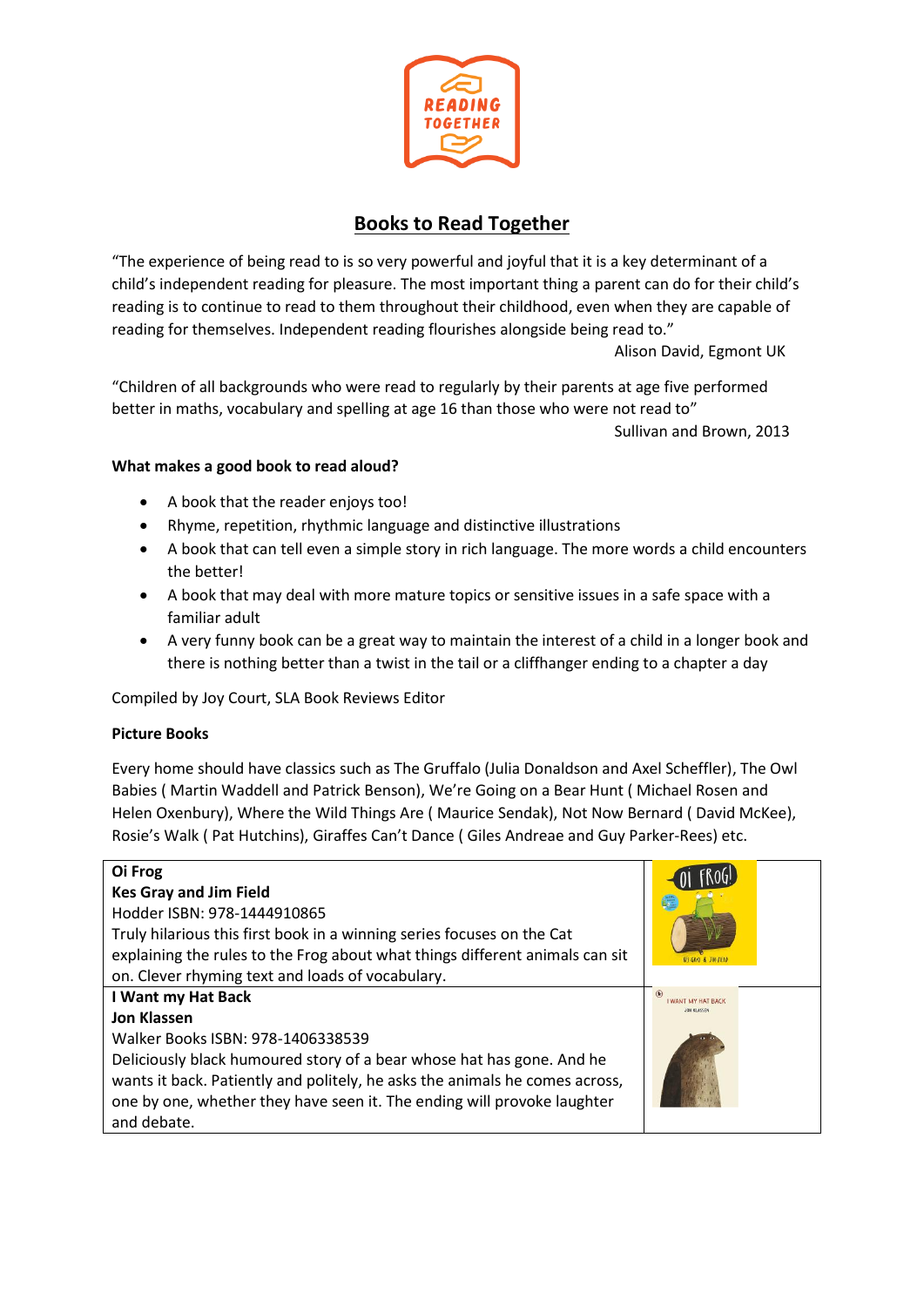

| It's a Book<br><b>Lane Smith</b><br>Macmillan ISBN: 978-0330544023<br>This is the tale of a Monkey's attempt to explain to a techie donkey what a<br>book is and that, no, it doesn't need a password! Has the perfect<br>punchline.<br><b>Tadpole's Promise</b><br><b>Jeanne Willis and Tony Ross</b><br>(radpole)<br>Andersen Press ISBN: 978-1783445868<br>romise<br>A wickedly funny love story which explains growth, changes and the<br>seasons with a devastating denouement. A perfect use of the physical book<br>(the gutter being the boundary between water and the land) to help tell<br>the tale.<br>Don't Cross the Line<br>Isabel Minhos Martins (Author), Bernardo P. Carvalho (Illustrator), Daniel<br>Hahn (Translator)<br>Gecko Press ISBN: 978-1776571840<br>A slapstick postmodern tale that is also a profound statement about<br>dictatorship and peaceful revolution. The guard always follows the<br>general's orders without question. The right-hand page of this book must<br>be kept blank for the general. As the crowd builds up on the border, the<br>guard is under pressure. If no one is allowed onto the next page, what will<br>happen to the story? And then a ball bounces across the line<br>Look Up!<br><b>Nathan Bryon and Dapo Adeola</b><br>Puffin ISBN: 978-0241345849<br>Rocket is going to be the greatest astronaut, star-catcher, space-traveller<br>that has ever lived! But can she convince her big brother to stop looking<br>down at his phone and start LOOKING UP at the stars? Full of energy and<br>passion about science and space, this will have readers turning off their<br>screens and switching on to the outside world.<br>The Day the Crayons Quit<br><b>Drew Daywalt and Oliver Jeffers</b><br>Harper Collins ISBN: 978-0007513765<br>Poor Duncan just wants to colour in. But when he opens his box of crayons,<br>he only finds letters, all saying the same thing: We quit. Empathy delivered<br>via crayons. Witty and wise.<br>o<br><b>Oh No George</b> |
|-----------------------------------------------------------------------------------------------------------------------------------------------------------------------------------------------------------------------------------------------------------------------------------------------------------------------------------------------------------------------------------------------------------------------------------------------------------------------------------------------------------------------------------------------------------------------------------------------------------------------------------------------------------------------------------------------------------------------------------------------------------------------------------------------------------------------------------------------------------------------------------------------------------------------------------------------------------------------------------------------------------------------------------------------------------------------------------------------------------------------------------------------------------------------------------------------------------------------------------------------------------------------------------------------------------------------------------------------------------------------------------------------------------------------------------------------------------------------------------------------------------------------------------------------------------------------------------------------------------------------------------------------------------------------------------------------------------------------------------------------------------------------------------------------------------------------------------------------------------------------------------------------------------------------------------------------------------------------------------------------------------------------------------|
|                                                                                                                                                                                                                                                                                                                                                                                                                                                                                                                                                                                                                                                                                                                                                                                                                                                                                                                                                                                                                                                                                                                                                                                                                                                                                                                                                                                                                                                                                                                                                                                                                                                                                                                                                                                                                                                                                                                                                                                                                                   |
|                                                                                                                                                                                                                                                                                                                                                                                                                                                                                                                                                                                                                                                                                                                                                                                                                                                                                                                                                                                                                                                                                                                                                                                                                                                                                                                                                                                                                                                                                                                                                                                                                                                                                                                                                                                                                                                                                                                                                                                                                                   |
|                                                                                                                                                                                                                                                                                                                                                                                                                                                                                                                                                                                                                                                                                                                                                                                                                                                                                                                                                                                                                                                                                                                                                                                                                                                                                                                                                                                                                                                                                                                                                                                                                                                                                                                                                                                                                                                                                                                                                                                                                                   |
|                                                                                                                                                                                                                                                                                                                                                                                                                                                                                                                                                                                                                                                                                                                                                                                                                                                                                                                                                                                                                                                                                                                                                                                                                                                                                                                                                                                                                                                                                                                                                                                                                                                                                                                                                                                                                                                                                                                                                                                                                                   |
|                                                                                                                                                                                                                                                                                                                                                                                                                                                                                                                                                                                                                                                                                                                                                                                                                                                                                                                                                                                                                                                                                                                                                                                                                                                                                                                                                                                                                                                                                                                                                                                                                                                                                                                                                                                                                                                                                                                                                                                                                                   |
|                                                                                                                                                                                                                                                                                                                                                                                                                                                                                                                                                                                                                                                                                                                                                                                                                                                                                                                                                                                                                                                                                                                                                                                                                                                                                                                                                                                                                                                                                                                                                                                                                                                                                                                                                                                                                                                                                                                                                                                                                                   |
|                                                                                                                                                                                                                                                                                                                                                                                                                                                                                                                                                                                                                                                                                                                                                                                                                                                                                                                                                                                                                                                                                                                                                                                                                                                                                                                                                                                                                                                                                                                                                                                                                                                                                                                                                                                                                                                                                                                                                                                                                                   |
|                                                                                                                                                                                                                                                                                                                                                                                                                                                                                                                                                                                                                                                                                                                                                                                                                                                                                                                                                                                                                                                                                                                                                                                                                                                                                                                                                                                                                                                                                                                                                                                                                                                                                                                                                                                                                                                                                                                                                                                                                                   |
|                                                                                                                                                                                                                                                                                                                                                                                                                                                                                                                                                                                                                                                                                                                                                                                                                                                                                                                                                                                                                                                                                                                                                                                                                                                                                                                                                                                                                                                                                                                                                                                                                                                                                                                                                                                                                                                                                                                                                                                                                                   |
|                                                                                                                                                                                                                                                                                                                                                                                                                                                                                                                                                                                                                                                                                                                                                                                                                                                                                                                                                                                                                                                                                                                                                                                                                                                                                                                                                                                                                                                                                                                                                                                                                                                                                                                                                                                                                                                                                                                                                                                                                                   |
|                                                                                                                                                                                                                                                                                                                                                                                                                                                                                                                                                                                                                                                                                                                                                                                                                                                                                                                                                                                                                                                                                                                                                                                                                                                                                                                                                                                                                                                                                                                                                                                                                                                                                                                                                                                                                                                                                                                                                                                                                                   |
|                                                                                                                                                                                                                                                                                                                                                                                                                                                                                                                                                                                                                                                                                                                                                                                                                                                                                                                                                                                                                                                                                                                                                                                                                                                                                                                                                                                                                                                                                                                                                                                                                                                                                                                                                                                                                                                                                                                                                                                                                                   |
|                                                                                                                                                                                                                                                                                                                                                                                                                                                                                                                                                                                                                                                                                                                                                                                                                                                                                                                                                                                                                                                                                                                                                                                                                                                                                                                                                                                                                                                                                                                                                                                                                                                                                                                                                                                                                                                                                                                                                                                                                                   |
|                                                                                                                                                                                                                                                                                                                                                                                                                                                                                                                                                                                                                                                                                                                                                                                                                                                                                                                                                                                                                                                                                                                                                                                                                                                                                                                                                                                                                                                                                                                                                                                                                                                                                                                                                                                                                                                                                                                                                                                                                                   |
|                                                                                                                                                                                                                                                                                                                                                                                                                                                                                                                                                                                                                                                                                                                                                                                                                                                                                                                                                                                                                                                                                                                                                                                                                                                                                                                                                                                                                                                                                                                                                                                                                                                                                                                                                                                                                                                                                                                                                                                                                                   |
|                                                                                                                                                                                                                                                                                                                                                                                                                                                                                                                                                                                                                                                                                                                                                                                                                                                                                                                                                                                                                                                                                                                                                                                                                                                                                                                                                                                                                                                                                                                                                                                                                                                                                                                                                                                                                                                                                                                                                                                                                                   |
|                                                                                                                                                                                                                                                                                                                                                                                                                                                                                                                                                                                                                                                                                                                                                                                                                                                                                                                                                                                                                                                                                                                                                                                                                                                                                                                                                                                                                                                                                                                                                                                                                                                                                                                                                                                                                                                                                                                                                                                                                                   |
|                                                                                                                                                                                                                                                                                                                                                                                                                                                                                                                                                                                                                                                                                                                                                                                                                                                                                                                                                                                                                                                                                                                                                                                                                                                                                                                                                                                                                                                                                                                                                                                                                                                                                                                                                                                                                                                                                                                                                                                                                                   |
|                                                                                                                                                                                                                                                                                                                                                                                                                                                                                                                                                                                                                                                                                                                                                                                                                                                                                                                                                                                                                                                                                                                                                                                                                                                                                                                                                                                                                                                                                                                                                                                                                                                                                                                                                                                                                                                                                                                                                                                                                                   |
|                                                                                                                                                                                                                                                                                                                                                                                                                                                                                                                                                                                                                                                                                                                                                                                                                                                                                                                                                                                                                                                                                                                                                                                                                                                                                                                                                                                                                                                                                                                                                                                                                                                                                                                                                                                                                                                                                                                                                                                                                                   |
|                                                                                                                                                                                                                                                                                                                                                                                                                                                                                                                                                                                                                                                                                                                                                                                                                                                                                                                                                                                                                                                                                                                                                                                                                                                                                                                                                                                                                                                                                                                                                                                                                                                                                                                                                                                                                                                                                                                                                                                                                                   |
|                                                                                                                                                                                                                                                                                                                                                                                                                                                                                                                                                                                                                                                                                                                                                                                                                                                                                                                                                                                                                                                                                                                                                                                                                                                                                                                                                                                                                                                                                                                                                                                                                                                                                                                                                                                                                                                                                                                                                                                                                                   |
|                                                                                                                                                                                                                                                                                                                                                                                                                                                                                                                                                                                                                                                                                                                                                                                                                                                                                                                                                                                                                                                                                                                                                                                                                                                                                                                                                                                                                                                                                                                                                                                                                                                                                                                                                                                                                                                                                                                                                                                                                                   |
|                                                                                                                                                                                                                                                                                                                                                                                                                                                                                                                                                                                                                                                                                                                                                                                                                                                                                                                                                                                                                                                                                                                                                                                                                                                                                                                                                                                                                                                                                                                                                                                                                                                                                                                                                                                                                                                                                                                                                                                                                                   |
|                                                                                                                                                                                                                                                                                                                                                                                                                                                                                                                                                                                                                                                                                                                                                                                                                                                                                                                                                                                                                                                                                                                                                                                                                                                                                                                                                                                                                                                                                                                                                                                                                                                                                                                                                                                                                                                                                                                                                                                                                                   |
|                                                                                                                                                                                                                                                                                                                                                                                                                                                                                                                                                                                                                                                                                                                                                                                                                                                                                                                                                                                                                                                                                                                                                                                                                                                                                                                                                                                                                                                                                                                                                                                                                                                                                                                                                                                                                                                                                                                                                                                                                                   |
|                                                                                                                                                                                                                                                                                                                                                                                                                                                                                                                                                                                                                                                                                                                                                                                                                                                                                                                                                                                                                                                                                                                                                                                                                                                                                                                                                                                                                                                                                                                                                                                                                                                                                                                                                                                                                                                                                                                                                                                                                                   |
|                                                                                                                                                                                                                                                                                                                                                                                                                                                                                                                                                                                                                                                                                                                                                                                                                                                                                                                                                                                                                                                                                                                                                                                                                                                                                                                                                                                                                                                                                                                                                                                                                                                                                                                                                                                                                                                                                                                                                                                                                                   |
|                                                                                                                                                                                                                                                                                                                                                                                                                                                                                                                                                                                                                                                                                                                                                                                                                                                                                                                                                                                                                                                                                                                                                                                                                                                                                                                                                                                                                                                                                                                                                                                                                                                                                                                                                                                                                                                                                                                                                                                                                                   |
|                                                                                                                                                                                                                                                                                                                                                                                                                                                                                                                                                                                                                                                                                                                                                                                                                                                                                                                                                                                                                                                                                                                                                                                                                                                                                                                                                                                                                                                                                                                                                                                                                                                                                                                                                                                                                                                                                                                                                                                                                                   |
|                                                                                                                                                                                                                                                                                                                                                                                                                                                                                                                                                                                                                                                                                                                                                                                                                                                                                                                                                                                                                                                                                                                                                                                                                                                                                                                                                                                                                                                                                                                                                                                                                                                                                                                                                                                                                                                                                                                                                                                                                                   |
|                                                                                                                                                                                                                                                                                                                                                                                                                                                                                                                                                                                                                                                                                                                                                                                                                                                                                                                                                                                                                                                                                                                                                                                                                                                                                                                                                                                                                                                                                                                                                                                                                                                                                                                                                                                                                                                                                                                                                                                                                                   |
|                                                                                                                                                                                                                                                                                                                                                                                                                                                                                                                                                                                                                                                                                                                                                                                                                                                                                                                                                                                                                                                                                                                                                                                                                                                                                                                                                                                                                                                                                                                                                                                                                                                                                                                                                                                                                                                                                                                                                                                                                                   |
|                                                                                                                                                                                                                                                                                                                                                                                                                                                                                                                                                                                                                                                                                                                                                                                                                                                                                                                                                                                                                                                                                                                                                                                                                                                                                                                                                                                                                                                                                                                                                                                                                                                                                                                                                                                                                                                                                                                                                                                                                                   |
|                                                                                                                                                                                                                                                                                                                                                                                                                                                                                                                                                                                                                                                                                                                                                                                                                                                                                                                                                                                                                                                                                                                                                                                                                                                                                                                                                                                                                                                                                                                                                                                                                                                                                                                                                                                                                                                                                                                                                                                                                                   |
|                                                                                                                                                                                                                                                                                                                                                                                                                                                                                                                                                                                                                                                                                                                                                                                                                                                                                                                                                                                                                                                                                                                                                                                                                                                                                                                                                                                                                                                                                                                                                                                                                                                                                                                                                                                                                                                                                                                                                                                                                                   |
|                                                                                                                                                                                                                                                                                                                                                                                                                                                                                                                                                                                                                                                                                                                                                                                                                                                                                                                                                                                                                                                                                                                                                                                                                                                                                                                                                                                                                                                                                                                                                                                                                                                                                                                                                                                                                                                                                                                                                                                                                                   |
| Oh No.<br><b>Chris Haughton</b><br>5 1963                                                                                                                                                                                                                                                                                                                                                                                                                                                                                                                                                                                                                                                                                                                                                                                                                                                                                                                                                                                                                                                                                                                                                                                                                                                                                                                                                                                                                                                                                                                                                                                                                                                                                                                                                                                                                                                                                                                                                                                         |
| Walker Books ISBN: 978-1406344769                                                                                                                                                                                                                                                                                                                                                                                                                                                                                                                                                                                                                                                                                                                                                                                                                                                                                                                                                                                                                                                                                                                                                                                                                                                                                                                                                                                                                                                                                                                                                                                                                                                                                                                                                                                                                                                                                                                                                                                                 |
| 00<br>Harris is off to do some shopping. "Will you be good, George?" he asks his                                                                                                                                                                                                                                                                                                                                                                                                                                                                                                                                                                                                                                                                                                                                                                                                                                                                                                                                                                                                                                                                                                                                                                                                                                                                                                                                                                                                                                                                                                                                                                                                                                                                                                                                                                                                                                                                                                                                                  |
| dog. George hopes he can. He really wants to  but chocolate cake is just                                                                                                                                                                                                                                                                                                                                                                                                                                                                                                                                                                                                                                                                                                                                                                                                                                                                                                                                                                                                                                                                                                                                                                                                                                                                                                                                                                                                                                                                                                                                                                                                                                                                                                                                                                                                                                                                                                                                                          |
| so very delicious and he does love to chase cat What will George do now?                                                                                                                                                                                                                                                                                                                                                                                                                                                                                                                                                                                                                                                                                                                                                                                                                                                                                                                                                                                                                                                                                                                                                                                                                                                                                                                                                                                                                                                                                                                                                                                                                                                                                                                                                                                                                                                                                                                                                          |
| The struggle to be good is universal for any age.                                                                                                                                                                                                                                                                                                                                                                                                                                                                                                                                                                                                                                                                                                                                                                                                                                                                                                                                                                                                                                                                                                                                                                                                                                                                                                                                                                                                                                                                                                                                                                                                                                                                                                                                                                                                                                                                                                                                                                                 |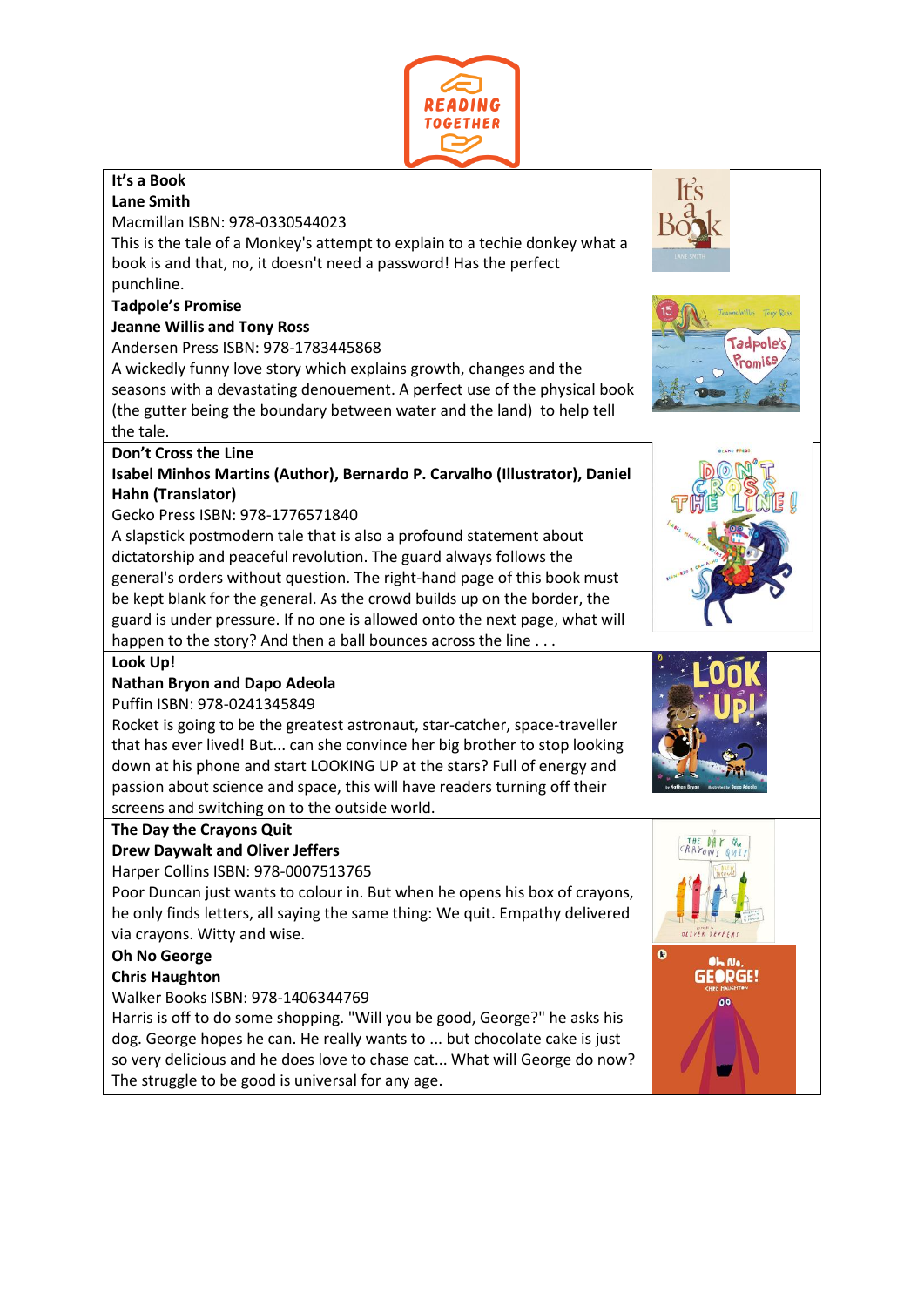

| <b>Wolves</b>                                                                  |                      |
|--------------------------------------------------------------------------------|----------------------|
| <b>Emily Gravett</b>                                                           |                      |
| Macmillan ISBN: 978-1509836666                                                 | <b>Finity Cravel</b> |
| Rabbit borrows a book about wolves from the library. He can't put it down!     |                      |
| But soon a sinister figure with sharp claws and a bushy tail starts to creep   |                      |
| right off the pages. You won't believe your eyes - but if you're a rabbit, you |                      |
| probably should. Brilliant and ingenious.                                      |                      |
| The True Story of the Three Little Pigs                                        |                      |
| John Scieszka and Lane Smith                                                   |                      |
| Viking 978-0451471956                                                          |                      |
| Irreverent introduction to the concept of the unreliable narrator. Pure        |                      |
| genius. A Wolf was just trying to borrow a cup of sugar to make his poor       |                      |
| old granny a birthday cake. Who should you believe, the pigs or the wolf?      |                      |
| You read. You decide.                                                          |                      |
| <b>The Undefeated</b>                                                          | EUNDEFEAT            |
| <b>Kwame Alexander and Kadir Nelson</b>                                        |                      |
| Andersen Press ISBN: 978-1783449293                                            |                      |
| A magnificent poetic anthem to the black American experience with              |                      |
| luminous and unforgettable illustrations will generate invaluable              |                      |
| discussions.                                                                   |                      |

# **Chapter Books**

Classics the adults may remember with pleasure and want to share include Charlotte's Web (E.B.White), Alice in Wonderland (Lewis Carrol), The Iron Man (Ted Hughes), The Borrowers (Mary Norton), Mrs Pepperpot (Alf Prøysen) and, of course, any Roald Dahl, Tolkien or C. S. Lewis!

| <b>Ottoline and the Yellow Cat</b>                                      |  |
|-------------------------------------------------------------------------|--|
| <b>Chris Riddell</b>                                                    |  |
| Macmillan ISBN: 978-0330450287                                          |  |
| Introducing Miss Ottoline Brown, an exceptionally inquisitive           |  |
| Mistress of Disguise, and her partner in crime, Mr. Munroe. No          |  |
| puzzle is ever too tricky for the two of them to solve. Genuinely       |  |
| entertaining for all ages.                                              |  |
| <b>The Bolds</b>                                                        |  |
| <b>Julian Clary and David Roberts</b>                                   |  |
| Andersen Press ISBN: 978-1783443055                                     |  |
| Mr and Mrs Bold are just like you and me: they live in a nice house     |  |
| (in Teddington), they have jobs (like writing Christmas cracker jokes)  |  |
| and they love to have a bit of a giggle. One slight difference: they're |  |
| hyenas. Yes, that's right - they're covered in fur, have tails tucked   |  |
| into their trousers, and they really, really like to laugh. Innocent    |  |
| humour capable of having adults in stitches.                            |  |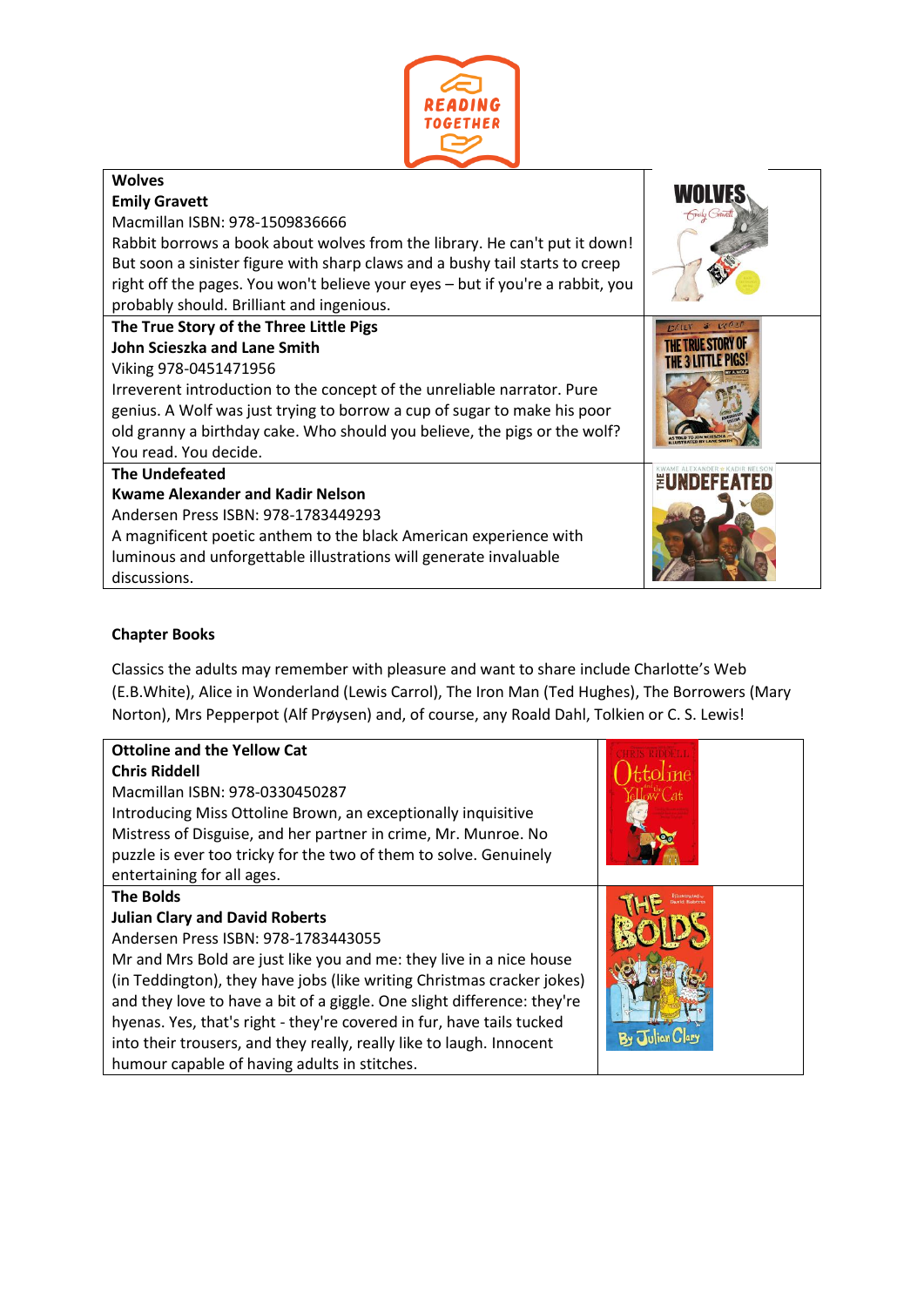

| <b>Saving Winslow</b>                                                  |              |
|------------------------------------------------------------------------|--------------|
| <b>Sharon Creech</b>                                                   |              |
| Guppy Books ISBN: 978-1913101145                                       |              |
| Louie doesn't have the best luck when it comes to nurturing small      |              |
| animals. So, when his father brings home a sickly newborn little       |              |
| donkey, he's determined to save him. Taking care of him helps Louie    |              |
| feel closer to brother Gus, who has just left home.                    |              |
| One Dog and his Boy                                                    |              |
| Eva Ibbotson                                                           |              |
| Macmillan ISBN: 978-1407124247                                         |              |
| An incredibly moving book about the importance of love and             |              |
| friendship and the power of people and animals to provide it. Terrier  |              |
| Fleck arrives on Hal's birthday, but when Hal discovers that his dog   | Eva Ibbotson |
| must be returned, he runs away. Hal and Fleck are joined by a group    |              |
| of pedigree breeds joyfully escaping from the unscrupulous.            |              |
| The Amazing Maurice and his Educated Rodents                           |              |
| <b>Terry Pratchett</b>                                                 |              |
| Corgi ISBN: 978-0552562928                                             |              |
| Every town on Discworld knows the stories about rats and pipers,       |              |
| and Maurice - a streetwise tomcat - leads a band of educated ratty     |              |
| friends (and a stupid kid) on a nice little earner. Piper plus rats    |              |
| equals lots and lots of money. Works on so many levels.                |              |
| <b>Cosmic</b>                                                          |              |
| <b>Frank Cottrell Boyce</b>                                            |              |
| Macmillan ISBN: 978-1529008777                                         |              |
| Long-legged Liam makes a giant leap for boy-kind by competing with     |              |
| a group of adults for the chance to go into space. Is Liam the best    |              |
| boy for the job? Sometimes being big isn't all about being a           |              |
| grown-up. Hilariously funny but with great humanity and heart.         |              |
| <b>Oliver and the Seawigs</b>                                          |              |
| <b>Philp Reeve and Sarah McIntyre</b>                                  |              |
| Oxford ISBN: 978-0192734884                                            |              |
| Along with his new friends, a grumpy old albatross, a short-sighted    |              |
| mermaid, and a friendly island called Cliff, Oliver goes off in search |              |
| of his missing parents. Brilliantly illustrated tour de force.         |              |
| I Cosmo                                                                |              |
| <b>Carlie Sorosiak</b>                                                 |              |
| Nosy Crow ISBN: 978-1788003872                                         |              |
| The story of one dog's attempt to save his family, become a star, and  |              |
| eat a lot of bacon. Wise, funny and moving.                            |              |
| <b>When You Reach Me</b>                                               |              |
| <b>Rebecca Stead</b>                                                   |              |
| Andersen Press ISBN: 978-1783449637                                    |              |
| A thought provoking mystery with a mind blowing twist. Shortly         |              |
| after a fall-out with her best friend, sixth grader Miranda starts     |              |
| receiving mysterious notes and whoever is leaving them has an          |              |
| uncanny ability to predict the future.                                 |              |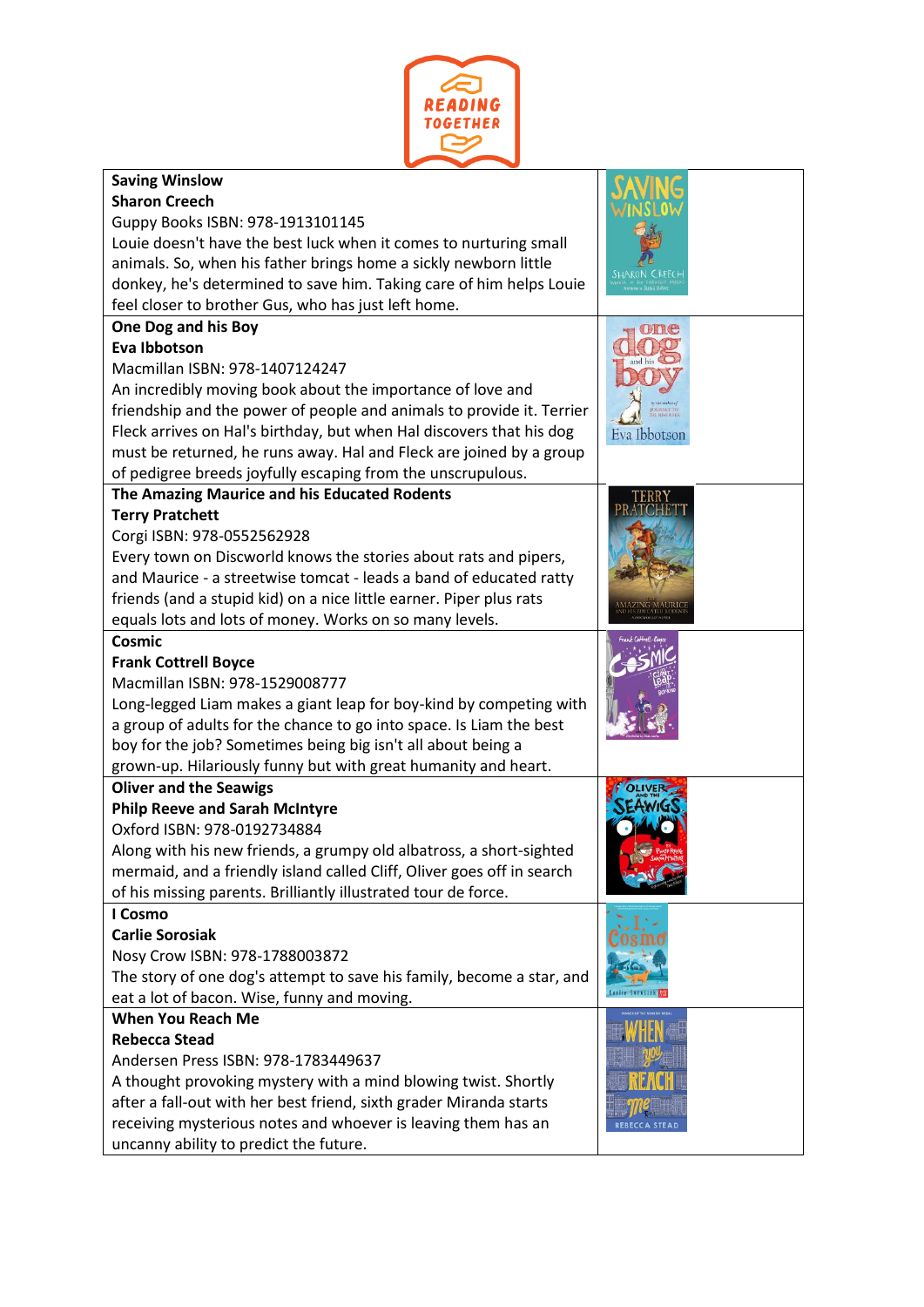

#### **Coraline** NEIL GAIMAN **Neil Gaiman and Chris Riddell** oraline Bloomsbury ISBN: 978-1408841754 There is something strange about Coraline's new home. It's the other house - the one behind the old door in the drawing room. Another mother and father with black-button eyes and papery skin are waiting for Coraline to join them there. She knows that if she ventures through that door, she may never come back. Deliciously creepy. **A Monster Calls Patrick Ness and Jim Kay** Walker Books ISBN: 978-1406361803 Conor has the same dream every night, ever since his mother first fell ill. But tonight is different, when he wakes, there's a visitor at his A MONSTER CALLS window. It's ancient, elemental, a force of nature. And it wants the most dangerous thing of all from Conor. It wants the truth. Unforgettable and deserving of all the awards won.

### **Teens**

Don't stop reading together! The delicious nuances of classics like Frankenstein (Mary Shelley), Dracula (Bram Stoker), Pride and Prejudice (Jane Austen), Middlemarch (George Eliot), Lord of the Rings (JRR Tolkien), To Kill a Mockingbird (Harper Lee) and Roll of Thunder Hear My Cry (Mildred Taylor) deserve to be savoured before the life is studied out of them.

| Saffy's Angel<br><b>Hilary McKay</b><br>Hodder ISBN: 978-0340989043<br>Meet Saffy, Indigo, Rose and Caddy Casson. This colourful and<br>hilarious series will make you wish you were part of the family! After<br>Saffron discovers that she's adopted, life is never quite the same. So<br>when her grandfather bequests a stone angel to her, Saffy knows<br>she has to find it.                                                                               |  |
|------------------------------------------------------------------------------------------------------------------------------------------------------------------------------------------------------------------------------------------------------------------------------------------------------------------------------------------------------------------------------------------------------------------------------------------------------------------|--|
| <b>Revolver</b><br><b>Marcus Sedgwick</b><br>Orion ISBN: 978-1444000054<br>Sig Andersson has a choice to make - use the gun or die. An<br>unforgettable, razor-sharp psychological thriller set in the snowy<br>wilderness of the Arctic Circle.                                                                                                                                                                                                                 |  |
| <b>The Book Thief</b><br><b>Marcus Zusak</b><br>Penguin ISBN: 978-1909531611<br>Set in Germany during 1939, The Book Thief follows Liesel as she<br>rescues books from the tyranny of Nazi rule. Meanwhile, her family<br>has hidden a Jewish fighter in their basement and death looks down<br>on the family, narrating our tale. Experience bravery that is rarely<br>found in the world, and friendship that is formed in the most<br>unlikely of situations. |  |